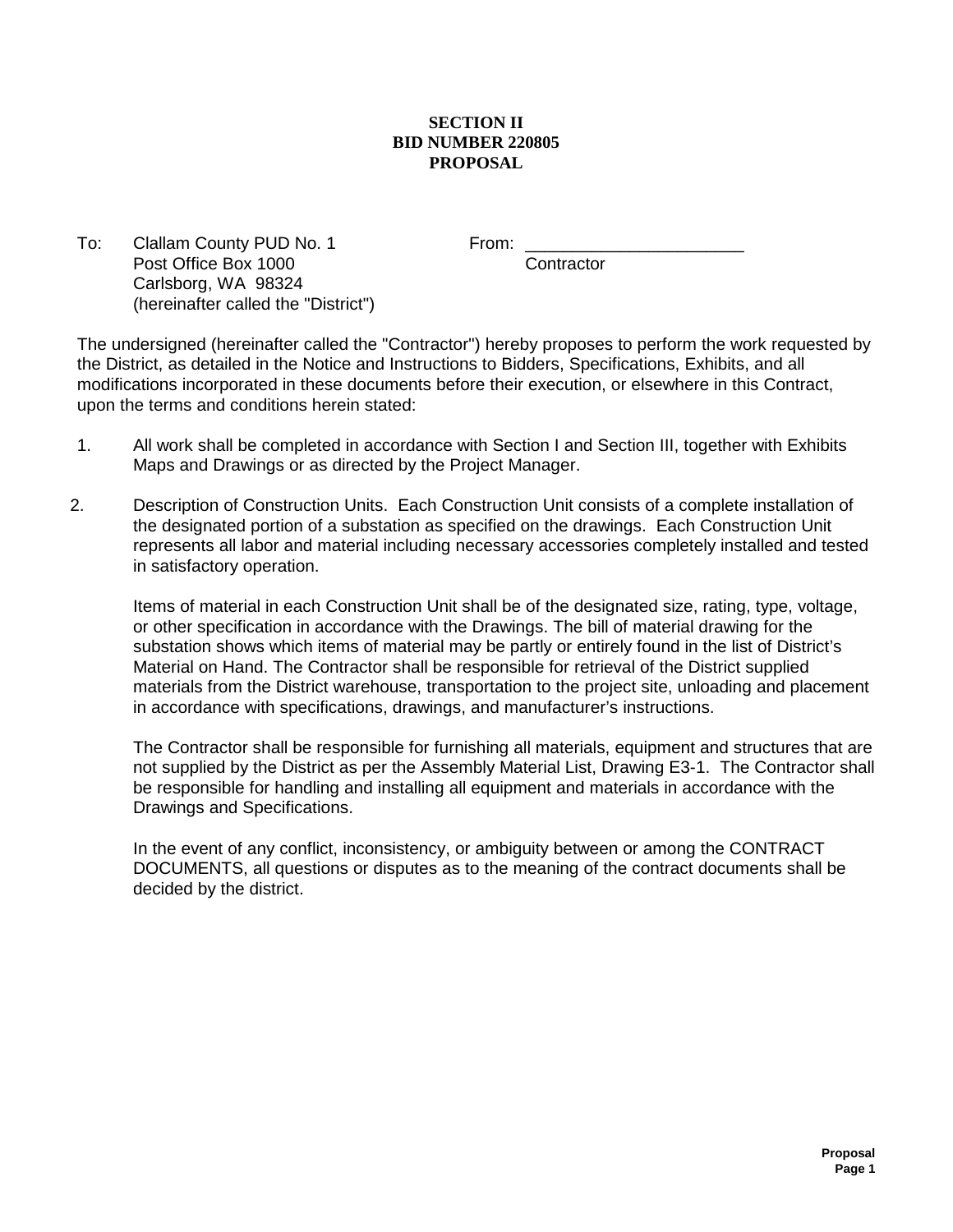|                | <b>FORKS SUBSTATION</b><br><b>CONSTRUCTION UNIT DESCRIPTION</b> |                                                                                                                                                                         |  |  |  |  |  |
|----------------|-----------------------------------------------------------------|-------------------------------------------------------------------------------------------------------------------------------------------------------------------------|--|--|--|--|--|
| <b>ITEM</b>    | <b>QTY</b>                                                      | <b>DESCRIPTION</b>                                                                                                                                                      |  |  |  |  |  |
| A1             | 1 LOT                                                           | MOBILIZATION – Contractor is responsible for making arrangements for all equipment,                                                                                     |  |  |  |  |  |
|                |                                                                 | office space, power, water, telephone and FAX service, sanitary facilities, and any                                                                                     |  |  |  |  |  |
|                |                                                                 | miscellaneous material on site. Contractor shall coordinate with District to obtain any permits                                                                         |  |  |  |  |  |
|                |                                                                 | and necessary materials needed for mobilization for construction.                                                                                                       |  |  |  |  |  |
| B1             | 1 LOT                                                           | SITE PREPARATION, STATION - Contractor shall furnish all labor, equipment, and                                                                                          |  |  |  |  |  |
|                |                                                                 | material required for clearing and grubbing of the substation site, site grading, backfill, and                                                                         |  |  |  |  |  |
|                |                                                                 | compaction for preparation of subgrades to the elevations shown on the Drawings.                                                                                        |  |  |  |  |  |
|                |                                                                 | Contractor shall also provide final finish grading, surface preparation, and installation of                                                                            |  |  |  |  |  |
|                |                                                                 | crushed rock surfacing.                                                                                                                                                 |  |  |  |  |  |
| <b>B4</b>      | 1 LOT                                                           | DEMOLITION - Contractor shall perform all required demolition and removal of existing                                                                                   |  |  |  |  |  |
|                |                                                                 | equipment at the site per the demolition drawing in Exhibit "C" C1-1.                                                                                                   |  |  |  |  |  |
| C1             | 2 EA.                                                           | FOUNDATION, 69kV H-FRAME DEAD-END STRUCTURE - Contractor shall perform all                                                                                              |  |  |  |  |  |
|                |                                                                 | required excavating, forming, finishing, and furnish and install all rebar, concrete, and                                                                               |  |  |  |  |  |
|                |                                                                 | backfill required for a complete concrete foundation. This unit includes the installation of the                                                                        |  |  |  |  |  |
| C <sub>2</sub> | 1 EA.                                                           | District furnished anchor bolts.                                                                                                                                        |  |  |  |  |  |
|                |                                                                 | FOUNDATION, 69kV CIRCUIT SWITCHER - Contractor shall perform all required<br>excavating, forming, finishing, and furnish and install all rebar, conduits, concrete, and |  |  |  |  |  |
|                |                                                                 |                                                                                                                                                                         |  |  |  |  |  |
|                |                                                                 | backfill required for a complete concrete foundation. This unit includes the installation of the<br>District furnished anchor bolts.                                    |  |  |  |  |  |
| C <sub>4</sub> | 1 EA.                                                           | FOUNDATION, 69kV LIGHTNING ARRESTER SUPPORT STRUCTURE - Contractor                                                                                                      |  |  |  |  |  |
|                |                                                                 | shall perform all required excavating, forming, finishing, and furnish and install all rebar,                                                                           |  |  |  |  |  |
|                |                                                                 | concrete, and backfill required for a complete concrete foundation. This unit includes the                                                                              |  |  |  |  |  |
|                |                                                                 | installation of the District furnished anchor bolts.                                                                                                                    |  |  |  |  |  |
| C8             | 1 EA.                                                           | FOUNDATION, CONTROL ENCLOSURE - Contractor shall perform all required                                                                                                   |  |  |  |  |  |
|                |                                                                 | excavating, forming, finishing and furnish and install all rebar, conduits, concrete, and                                                                               |  |  |  |  |  |
|                |                                                                 | backfill required for a complete concrete foundation. This unit includes the installation of the                                                                        |  |  |  |  |  |
|                |                                                                 | Contractor furnished anchor bolts per Drawings.                                                                                                                         |  |  |  |  |  |
| C10            | 6 EA.                                                           | FOUNDATION, 15kV POWER CIRCUIT BREAKER - Contractor shall perform all                                                                                                   |  |  |  |  |  |
|                |                                                                 | required excavating, forming, finishing, and furnish and install all rebar, conduits, concrete,                                                                         |  |  |  |  |  |
|                |                                                                 | and backfill required for a complete concrete foundation. This unit includes the installation of                                                                        |  |  |  |  |  |
|                |                                                                 | the Contractor furnished HILTI RE-500 stainless steel adhesive anchors.                                                                                                 |  |  |  |  |  |
| D <sub>2</sub> | 1 EA                                                            | STRUCTURAL STEEL, 69kV VEE SWITCH H-FRAME STRUCTURE - Contractor shall                                                                                                  |  |  |  |  |  |
|                |                                                                 | install District furnished switch support H-frame structure. Contractor shall furnish all labor                                                                         |  |  |  |  |  |
|                |                                                                 | and equipment required for the complete erection of the structure.                                                                                                      |  |  |  |  |  |
| D <sub>3</sub> | 3 EA.                                                           | STRUCTURAL STEEL, 69kV BUS SUPPORT STRUCTURE - Contractor shall install                                                                                                 |  |  |  |  |  |
|                |                                                                 | District furnished equipment support structure. Contractor shall furnish all labor and                                                                                  |  |  |  |  |  |
|                |                                                                 | equipment required for the complete erection of the structure.                                                                                                          |  |  |  |  |  |
| E2             | 1 EA.                                                           | CIRCUIT SWITCHER; 3-Phase, 69kV 1200A, including Steel Structure and Control                                                                                            |  |  |  |  |  |
|                |                                                                 | Cabinet–Contractor shall install the District furnished circuit switcher. Contractor shall be                                                                           |  |  |  |  |  |
|                |                                                                 | responsible for retrieval of the circuit switcher, structure, and cabinet from the District                                                                             |  |  |  |  |  |
|                |                                                                 | warehouse, transportation of the circuit switcher to the project site, unloading and placement,                                                                         |  |  |  |  |  |
|                |                                                                 | complete assembly, adjustment, and operation in accordance with specifications, drawings,                                                                               |  |  |  |  |  |
|                |                                                                 | and manufacturer's instructions. Contractor shall furnish all labor, and miscellaneous                                                                                  |  |  |  |  |  |
|                |                                                                 | materials and equipment necessary for a complete circuit switcher installation.                                                                                         |  |  |  |  |  |
| E <sub>3</sub> | 5 EA.                                                           | POWER CIRCUIT BREAKER; Siemens Vacuum, 15.5kV, 1200A, - Contractor shall install                                                                                        |  |  |  |  |  |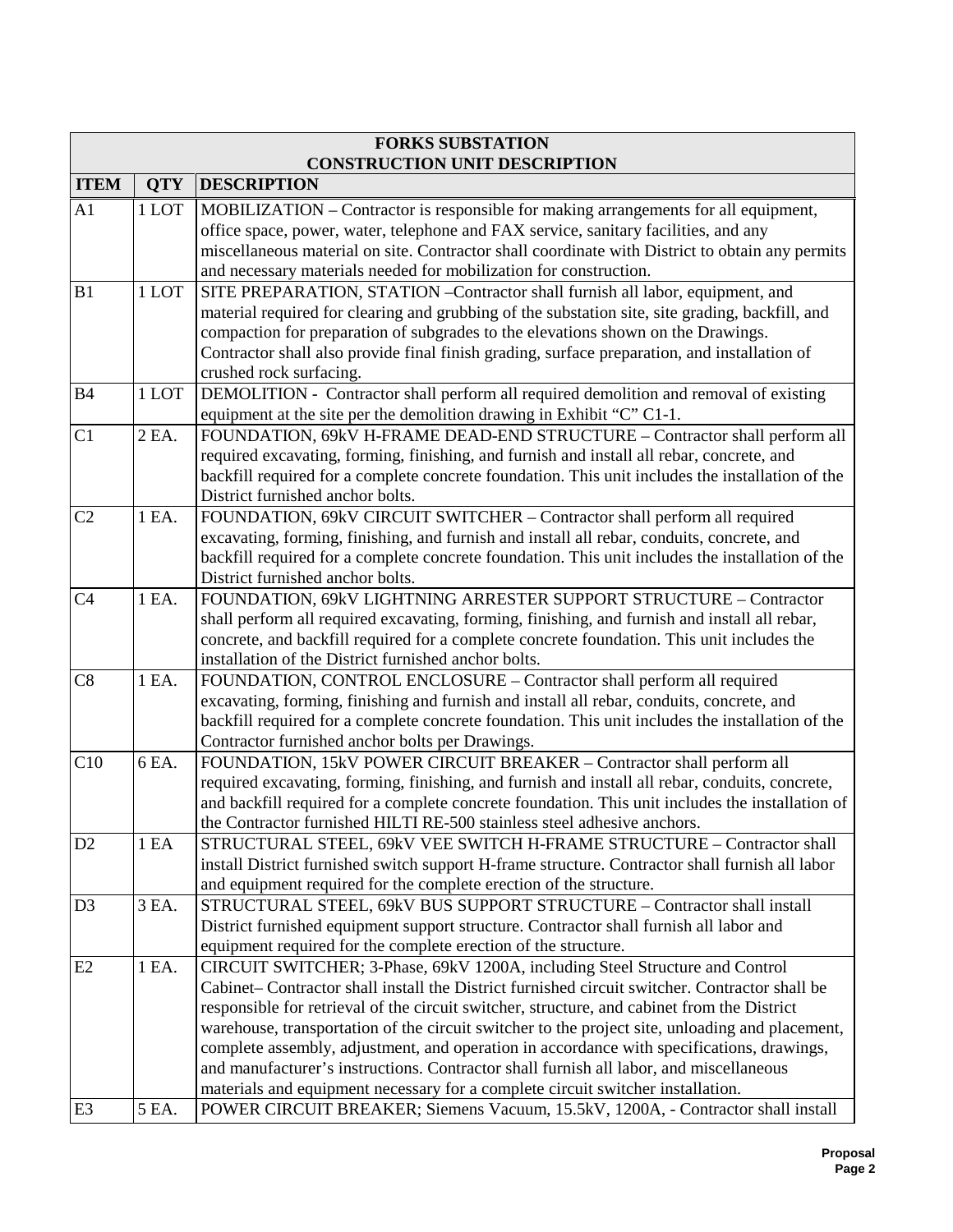| <b>FORKS SUBSTATION</b><br><b>CONSTRUCTION UNIT DESCRIPTION</b> |            |                                                                                                                                                                                                                                                                                                                                                                                                                                                                                                                                                                                                                                                                                  |  |  |  |  |
|-----------------------------------------------------------------|------------|----------------------------------------------------------------------------------------------------------------------------------------------------------------------------------------------------------------------------------------------------------------------------------------------------------------------------------------------------------------------------------------------------------------------------------------------------------------------------------------------------------------------------------------------------------------------------------------------------------------------------------------------------------------------------------|--|--|--|--|
| <b>ITEM</b>                                                     | <b>QTY</b> | <b>DESCRIPTION</b>                                                                                                                                                                                                                                                                                                                                                                                                                                                                                                                                                                                                                                                               |  |  |  |  |
|                                                                 |            | District furnished circuit breakers. Circuit breakers shall be delivered to site by the District.<br>Contractor shall be responsible for, unloading, placement, assembly, adjustment, and<br>operation in accordance with specifications, drawings, and manufacturer's instructions.<br>Contractor shall furnish all labor, materials and equipment necessary for complete<br>installation.                                                                                                                                                                                                                                                                                      |  |  |  |  |
| E <sub>4</sub>                                                  | 1 EA.      | TRANSFORMER, STATION SERVICE, Single Phase, 12470/7200V grounded Y-120/240V,<br>25kVA– Contractor shall install District furnished transformer on its appropriate structure.<br>Contractor shall be responsible for retrieval of the station service transformer from the<br>District warehouse, transportation of the transformer to the project site, unloading and<br>placement, complete assembly and operation in accordance with specifications, drawings, and<br>manufacturer's instructions. Contractor shall furnish all labor, equipment, hardware and<br>material required for complete installation.                                                                 |  |  |  |  |
| E <sub>5</sub>                                                  | 3 EA.      | TRANSFORMER POTENTIAL, Single Phase, 7200V-120V - Contractor shall install the<br>District furnished potential transformers on the designated support structure. Contractor shall<br>be responsible for retrieval of the potential transformers from the District warehouse,<br>transportation of the potential transformers to the project site, unloading and placement,<br>complete assembly and operation in accordance with specifications, drawings, and<br>manufacturer's instructions. Contractor shall furnish all labor, equipment, hardware and<br>material required for complete installation.                                                                       |  |  |  |  |
| E <sub>6</sub>                                                  | 1 EA.      | DISCONNECT SWITCH; VEE, 3-Phase, 69kV 1200A, Group OPERATED - Contractor<br>shall install District furnished 3-phase group operated disconnect switch, swing handle<br>operator, and interconnection linkage on its appropriate structure. Contractor shall be<br>responsible for retrieval of the disconnect switch from the District warehouse, transportation<br>of the disconnect switch to the project site, unloading and placement, complete assembly and<br>operation in accordance with specifications, drawings, and manufacturer's instructions.<br>Contractor shall furnish all labor, equipment, and material required for complete installation<br>and adjustment. |  |  |  |  |
| E7                                                              | 18 EA.     | SWITCH; TANDEM, HOOKSTICK OPERATED, 15kV, 1200A - Contractor shall install<br>the District furnished tandem disconnect switches as indicated per the Drawings. Contractor<br>shall be responsible for retrieval of the disconnect switches from the District warehouse,<br>transportation of the disconnect switches to the project site, unloading and placement,<br>complete assembly and operation in accordance with specifications, drawings, and<br>manufacturer's instructions. Contractor shall furnish all labor, equipment, hardware and<br>material required for complete installation and adjustment.                                                                |  |  |  |  |
| E <sub>8</sub>                                                  | 18 EA.     | SWITCH; HOOKSTICK OPERATED, 15kV, 1200A - Contractor shall install the District<br>furnished disconnect switches as indicated per the Drawings. Contractor shall be responsible<br>for retrieval of the disconnect switches from the District warehouse, transportation of the<br>disconnect switches to the project site, unloading and placement, complete assembly and<br>operation in accordance with specifications, drawings, and manufacturer's instructions.<br>Contractor shall furnish all labor, equipment, hardware and material required for complete<br>installation and adjustment.                                                                               |  |  |  |  |
| E9                                                              | 4 EA.      | SWITCH; FUSED, 15kV, with 100A Fuse and Mounting Assembly - Contractor shall install<br>the District furnished fuse cutout. Contractor shall be responsible for retrieval of the fuse<br>cutout from the District warehouse, transportation of the fuse cutout to the project site,<br>unloading and placement, complete assembly and operation in accordance with specifications,<br>drawings, and manufacturer's instructions. Contractor shall furnish all labor, equipment,                                                                                                                                                                                                  |  |  |  |  |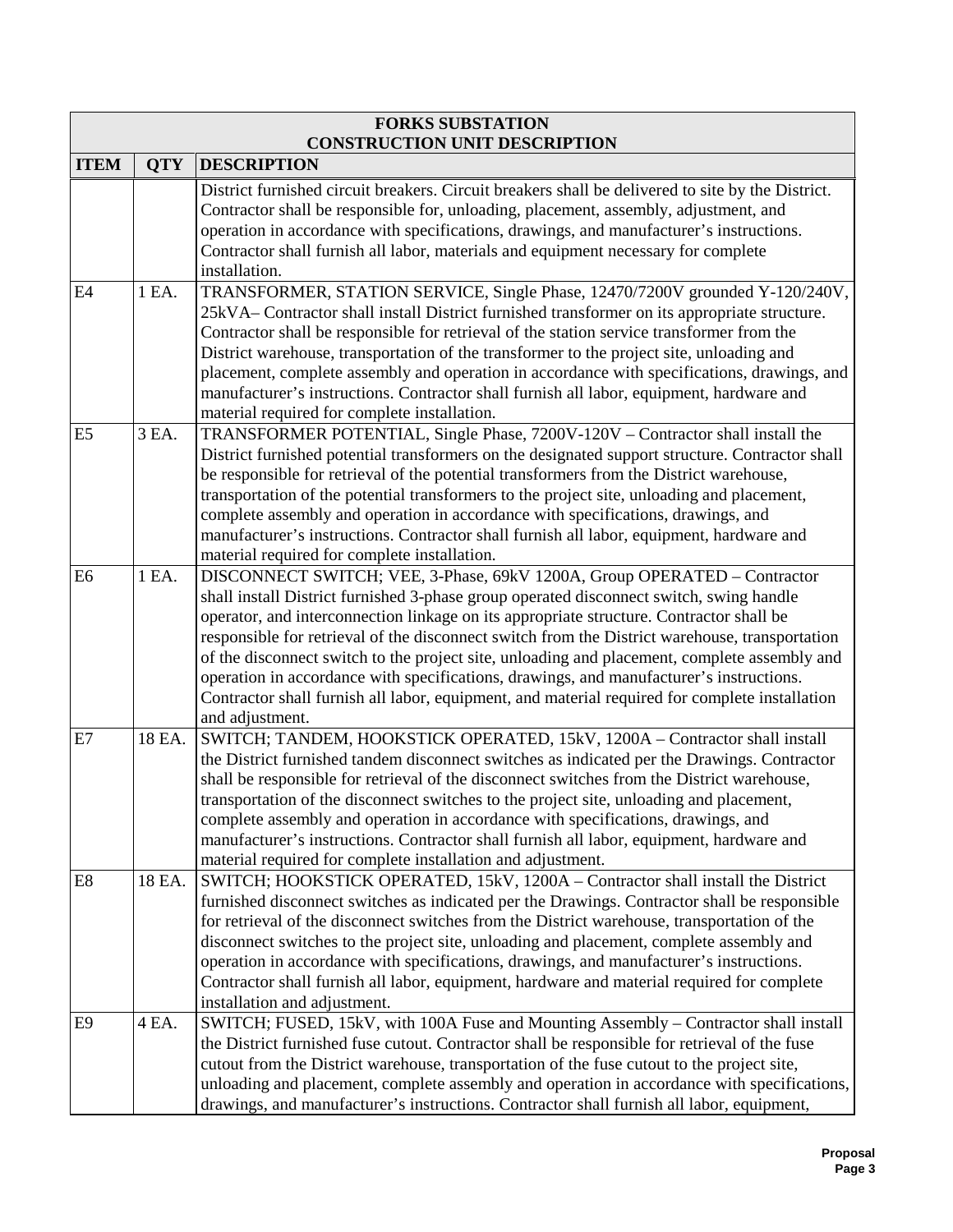|             | <b>FORKS SUBSTATION</b> |                                                                                                                                                                                                |  |  |  |  |  |
|-------------|-------------------------|------------------------------------------------------------------------------------------------------------------------------------------------------------------------------------------------|--|--|--|--|--|
| <b>ITEM</b> | <b>QTY</b>              | <b>CONSTRUCTION UNIT DESCRIPTION</b><br><b>DESCRIPTION</b>                                                                                                                                     |  |  |  |  |  |
|             |                         |                                                                                                                                                                                                |  |  |  |  |  |
|             |                         | hardware and material required for complete installation.                                                                                                                                      |  |  |  |  |  |
| E10         | 3 EA.                   | REGULATOR BY-PASS SWITCH, 1200 A – Contractor shall install the District furnished                                                                                                             |  |  |  |  |  |
|             |                         | Regulator By-Pass switches. Contractor shall be responsible for retrieval of the By-Pass<br>switches from the District warehouse, transportation of the By-Pass switches to the project        |  |  |  |  |  |
|             |                         | site, unloading and placement, complete assembly and operation in accordance with                                                                                                              |  |  |  |  |  |
|             |                         | specifications, drawings, and manufacturer's instructions. Contractor shall furnish all labor,                                                                                                 |  |  |  |  |  |
|             |                         | equipment, hardware and material required for complete installation and adjustment.                                                                                                            |  |  |  |  |  |
| E11         | 39 EA.                  | INSULATOR, STATION POST, 110kV BIL, - Contractor shall install the station post                                                                                                                |  |  |  |  |  |
|             |                         | insulators per the Drawings and Specifications, on the appropriate structures. Contractor shall                                                                                                |  |  |  |  |  |
|             |                         | furnish all labor, equipment, hardware, and material required for complete installation.                                                                                                       |  |  |  |  |  |
| E14         | 3 EA.                   | SURGE ARRESTER, Station Class, 70 kV MCOV - Contractor shall install the District                                                                                                              |  |  |  |  |  |
|             |                         | furnished surge arresters. Contractor shall be responsible for retrieval of surge arresters from                                                                                               |  |  |  |  |  |
|             |                         | District warehouse, loading, transport, placement, assembly, and operation in accordance with                                                                                                  |  |  |  |  |  |
|             |                         | specifications, drawings, and manufacturer's instructions. Contractor shall furnish all labor,                                                                                                 |  |  |  |  |  |
|             |                         | equipment, hardware and material required for complete installation.                                                                                                                           |  |  |  |  |  |
| E15         | 3EA.                    | SURGE ARRESTER, RISER POLE TYPE, 10.2kV MCOV, - Contractor shall install the                                                                                                                   |  |  |  |  |  |
|             |                         | District furnished surge arresters. Contractor shall be responsible for retrieval of surge                                                                                                     |  |  |  |  |  |
|             |                         | arresters from District warehouse, loading, transport, placement, assembly, and operation in                                                                                                   |  |  |  |  |  |
|             |                         | accordance with specifications, drawings, and manufacturer's instructions. Contractor shall                                                                                                    |  |  |  |  |  |
|             |                         | furnish all labor, equipment, hardware and material required for complete installation.                                                                                                        |  |  |  |  |  |
| E16         | 3 EA.                   | VOLTAGE REGULATOR, 500KVA with Beckwith Controller - Contractor shall install the                                                                                                              |  |  |  |  |  |
|             |                         | District furnished voltage regulators. Contractor shall be responsible for retrieval of                                                                                                        |  |  |  |  |  |
|             |                         | regulators from District warehouse, loading, transport, placement, assembly, and operation in                                                                                                  |  |  |  |  |  |
|             |                         | accordance with specifications, drawings, and manufacturer's instructions. Contractor shall<br>furnish all labor, equipment, hardware and material required for complete installation.         |  |  |  |  |  |
| E18         | 1 EA                    | YARD LIGHT; 200W equivalent, LED, 240VAC - Contractor shall furnish and install the                                                                                                            |  |  |  |  |  |
|             |                         | yard lights, mounting arms, and photo controller per the Drawings and Specifications, on the                                                                                                   |  |  |  |  |  |
|             |                         | appropriate structures. Contractor shall furnish all labor, equipment, and materials required                                                                                                  |  |  |  |  |  |
|             |                         | for a complete outdoor lighting system.                                                                                                                                                        |  |  |  |  |  |
| E20         | 1 EA                    | CONTROL ENCLOSURE - Contractor shall install District furnished, pre-engineered                                                                                                                |  |  |  |  |  |
|             |                         | Control Enclosure. Contractor shall be responsible for unloading the Control Enclosure at the                                                                                                  |  |  |  |  |  |
|             |                         | project site and placing, leveling, and anchoring the enclosure on the foundation. Contractor                                                                                                  |  |  |  |  |  |
|             |                         | shall furnish all labor, equipment, hardware, and material required for complete installation.                                                                                                 |  |  |  |  |  |
| E21         | 1 LOT                   | CONTROL PANELS - Contractor shall install District furnished, pre-fabricated Control                                                                                                           |  |  |  |  |  |
|             |                         | Panels. Contractor shall be responsible for unloading the Control Panels at the project site and                                                                                               |  |  |  |  |  |
|             |                         | placing, leveling, and anchoring the Control Panels on the foundation. Contractor shall                                                                                                        |  |  |  |  |  |
|             |                         | terminate all Control Panel inter-panel wiring between panels #1, #2, #3, #4 and #6 and all of                                                                                                 |  |  |  |  |  |
|             |                         | the external control cable wiring. Contractor shall furnish all labor, equipment, hardware, and                                                                                                |  |  |  |  |  |
|             |                         | material required for complete installation.                                                                                                                                                   |  |  |  |  |  |
| E22         | 1 LOT                   | BATTERY SYSTEM - Contractor shall install District furnished Battery System including                                                                                                          |  |  |  |  |  |
|             |                         | the batteries, rack, charger, grounding and interconnections. Contractor shall be responsible<br>for unloading the Battery System at the project site and placing, leveling, and anchoring the |  |  |  |  |  |
|             |                         | Contractor shall furnish all labor, equipment, hardware, and<br>battery rack on the foundation.                                                                                                |  |  |  |  |  |
|             |                         | material required for complete installation.                                                                                                                                                   |  |  |  |  |  |
| F1          | 1 LOT                   | CONDUIT, LOW VOLTAGE - Contractor shall furnish and install all conduit, fittings,                                                                                                             |  |  |  |  |  |
|             |                         | junction boxes, pull boxes, and all miscellaneous equipment and material required for a                                                                                                        |  |  |  |  |  |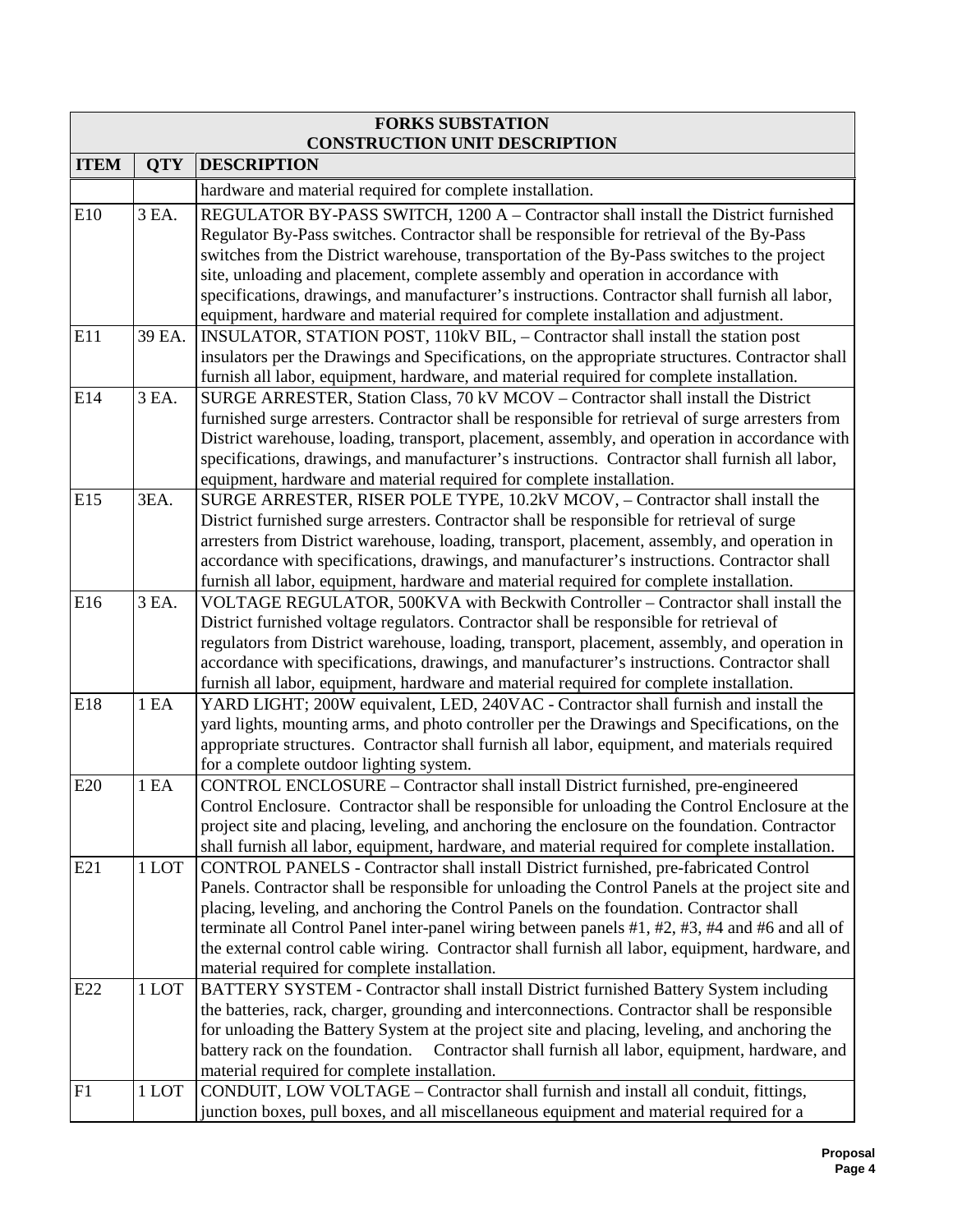| <b>FORKS SUBSTATION</b>              |            |                                                                                                                                                                                                                                                                                                                                                                                                                                               |  |  |  |  |  |  |
|--------------------------------------|------------|-----------------------------------------------------------------------------------------------------------------------------------------------------------------------------------------------------------------------------------------------------------------------------------------------------------------------------------------------------------------------------------------------------------------------------------------------|--|--|--|--|--|--|
| <b>CONSTRUCTION UNIT DESCRIPTION</b> |            |                                                                                                                                                                                                                                                                                                                                                                                                                                               |  |  |  |  |  |  |
| <b>ITEM</b>                          | <b>OTY</b> | <b>DESCRIPTION</b>                                                                                                                                                                                                                                                                                                                                                                                                                            |  |  |  |  |  |  |
|                                      |            | complete conduit system installation. Contractor shall provide all trenching, backfill and<br>compaction for all conduit runs.                                                                                                                                                                                                                                                                                                                |  |  |  |  |  |  |
| F2                                   | 1 LOT      | CONDUIT, MEDIUM VOLTAGE, 12.47V FEEDER - Contractor shall install all conduit,<br>fittings, pull boxes, and all miscellaneous equipment and material required for a complete<br>conduit system installation. Contractor shall provide all trenching, backfill and compaction<br>for all conduit runs.                                                                                                                                         |  |  |  |  |  |  |
| G <sub>1</sub>                       | 1 LOT      | CABLE, LOW VOLTAGE POWER/CONTROL - Contractor shall install all single and<br>multiconductor cables for all low voltage control and power circuits. Contractor shall furnish<br>all labor, equipment and material required to pull and terminate the cable. Contractor shall<br>furnish and install all terminating, marking, labeling (machine printed), and tying materials<br>required for a complete installation.                        |  |  |  |  |  |  |
| H1                                   | 1 LOT      | GROUNDING, STATION – Contractor shall install all copper ground conductor, ground<br>rods, connectors, clamps, exothermic welds, molds, fittings, etc. Contractor shall furnish all<br>labor, equipment and material (except 1/0 conductor) required to provide a complete station<br>grounding system, including equipment and structure grounds. Contractor shall provide all<br>trenching, backfill and compaction for all conductor runs. |  |  |  |  |  |  |
| J1                                   | 1 LOT      | BUSWORK, RIGID - Contractor shall install all copper pipe, connectors, clamps, damping<br>conductors, and fittings required for the rigid bus. Contractor shall furnish all labor and<br>equipment required to provide a complete rigid bus system.                                                                                                                                                                                           |  |  |  |  |  |  |
| J2                                   | 1 LOT      | BUSWORK, FLEXIBLE - Contractor shall install all conductors, connectors, clamps and<br>fittings required for the flexible bus. Contractor shall furnish all labor, equipment, and<br>materials required to connect all devices and provide a complete flexible bus system.                                                                                                                                                                    |  |  |  |  |  |  |
| N1                                   | 1 LOT      | MISCELLANEOUS MATERIAL - Contractor shall furnish and install all miscellaneous<br>material and furnish labor, tools and equipment required for a complete substation. Please<br>indicate any materials not already accounted for in other bid units.                                                                                                                                                                                         |  |  |  |  |  |  |
| Q1                                   | 1 LOT      | DEMOBILIZATION – Contractor shall be responsible for removal of all equipment, debris,<br>and miscellaneous material on site. Contractor shall be responsible for coordination and<br>complete demobilization. Site shall be clean and finish surfacing shall be smooth.                                                                                                                                                                      |  |  |  |  |  |  |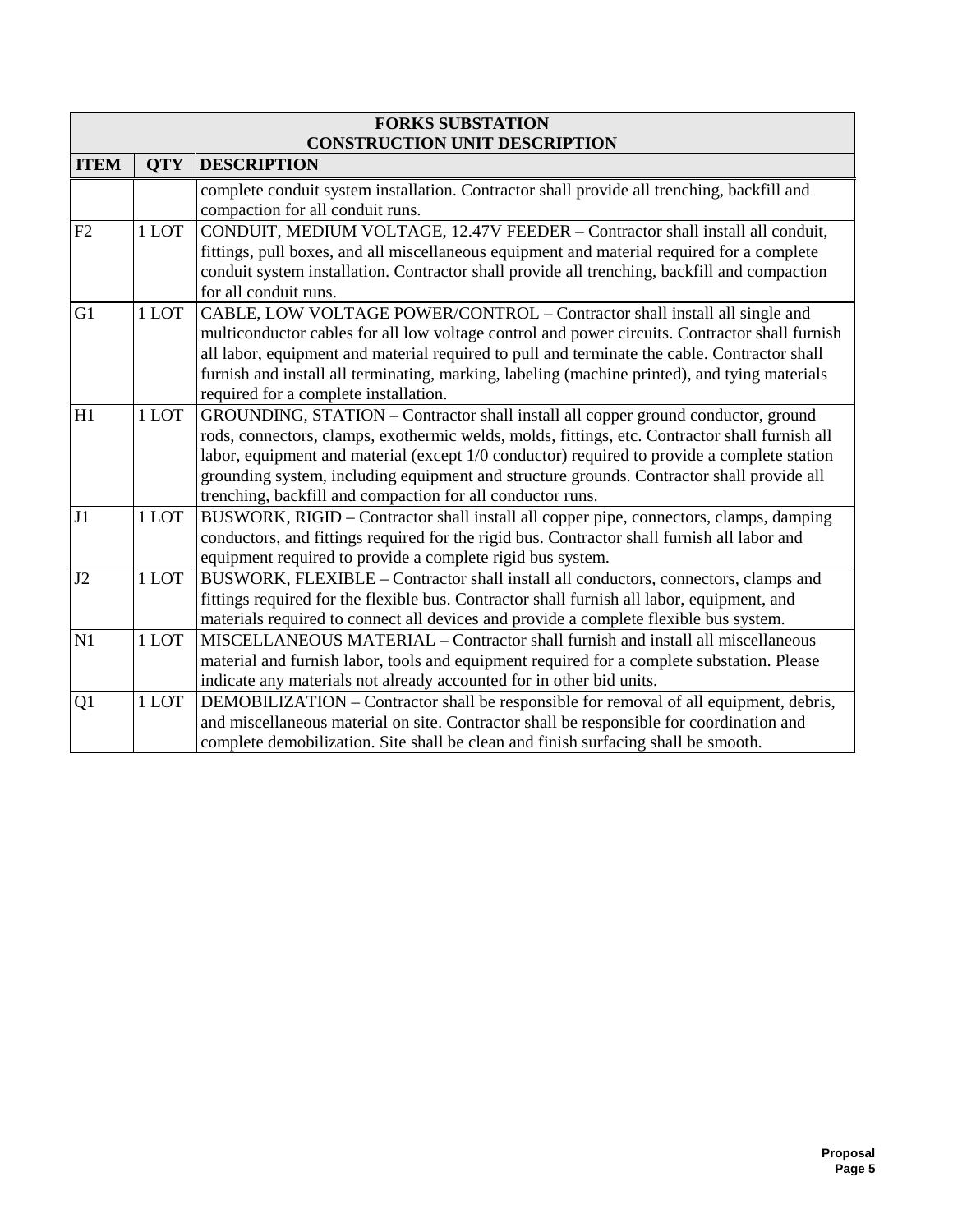| <b>FORKS SUBSTATION</b>          |                                                                              |                |            |              |                     |                    |                 |
|----------------------------------|------------------------------------------------------------------------------|----------------|------------|--------------|---------------------|--------------------|-----------------|
| <b>CONSTRUCTION UNIT SUMMARY</b> |                                                                              |                |            |              |                     |                    |                 |
|                                  |                                                                              |                |            | <b>UNIT</b>  | <b>UNIT</b>         | <b>UNIT</b>        | <b>EXTENDED</b> |
| <b>ITEM</b>                      | <b>DESCRIPTION</b>                                                           |                | <b>QTY</b> | <b>LABOR</b> | <b>MATERIA</b><br>L | <b>LABOR &amp;</b> | <b>COST</b>     |
|                                  |                                                                              |                |            |              |                     | <b>MATERIAL</b>    | $(LAB+MAT)$     |
| A1                               | <b>MOBILIZATION</b>                                                          | 1              | LOT        |              |                     |                    |                 |
| B1                               | SITE PREPARATION,<br><b>STATION</b>                                          | $\mathbf{1}$   | LOT        |              |                     |                    |                 |
| <b>B4</b>                        | <b>DEMOLITION</b>                                                            | $\mathbf{1}$   | LOT        |              |                     |                    |                 |
| C1                               | FOUNDATION, 69kV<br><b>H-FRAME DEADEND</b><br><b>STRUCTURE</b>               | $\overline{2}$ | EA         |              |                     |                    |                 |
| C <sub>2</sub>                   | FOUNDATION, 69kV<br><b>CIRCUIT SWITCHER</b>                                  | $\mathbf{1}$   | EA         |              |                     |                    |                 |
| C <sub>4</sub>                   | FOUNDATION, 69kV<br><b>LIGHTNING</b><br>ARRESTER SUPPORT<br><b>STRUCTURE</b> | $\mathbf{1}$   | EA         |              |                     |                    |                 |
| C8                               | FOUNDATION,<br><b>CONTROL</b><br><b>ENCLOSURE</b>                            | $\mathbf{1}$   | EA         |              |                     |                    |                 |
| C10                              | FOUNDATION, 15kV<br><b>POWER CIRCUIT</b><br><b>BREAKER</b>                   | 6              | EA         |              |                     |                    |                 |
| D2                               | STRUCTURAL STEEL,<br>69kV VEE SWITCH H-<br><b>FRAME STRUCTURE</b>            | 1              | EA         |              |                     |                    |                 |
| D <sub>3</sub>                   | STRUCTURAL STEEL,<br><b>69kV BUS SUPPORT</b><br><b>STRUCTURE</b>             | 3              | EA         |              |                     |                    |                 |
| E2                               | CIRCUIT SWITCHER,<br>69kV                                                    | $\mathbf{1}$   | EA         |              |                     |                    |                 |
| E <sub>3</sub>                   | POWER CIRCUIT<br><b>BREAKER 15.5kV</b>                                       | 5              | EA         |              |                     |                    |                 |
| E4                               | <b>STATION SERVICE</b><br>TRANSFORMER,<br><b>SINGLE PHASE</b>                | $\mathbf{1}$   | EA         |              |                     |                    |                 |
| E <sub>5</sub>                   | <b>POTENTIAL</b><br>TRANSFORMER,<br>7200V-120V                               | 3              | EA         |              |                     |                    |                 |
| E <sub>6</sub>                   | <b>DISCONNECT</b><br>SWITCH, VEE, 69kV<br><b>GROUP OPERATED</b>              | $\mathbf{1}$   | EA         |              |                     |                    |                 |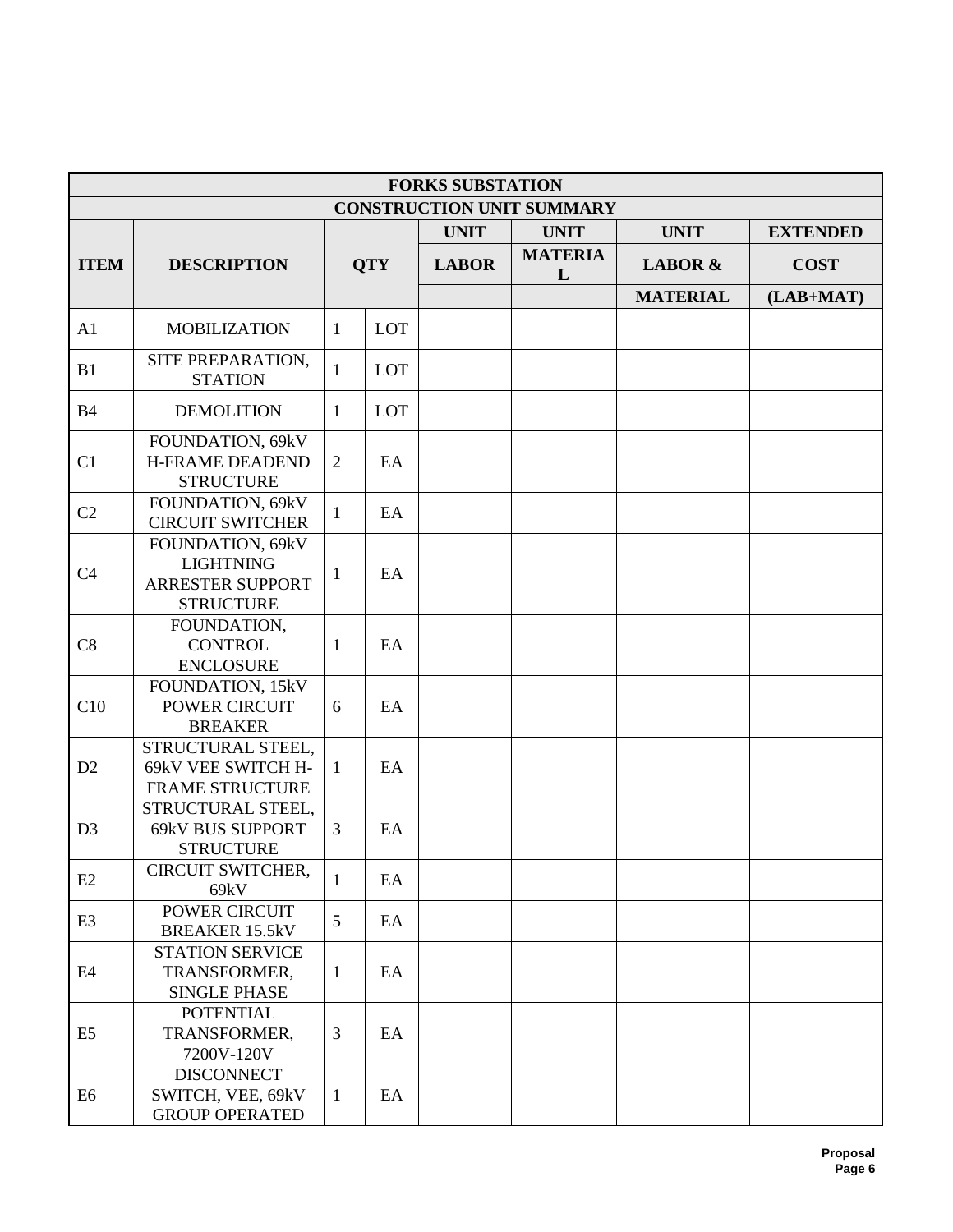| E7             | SWITCH; TANDEM,<br><b>HOOKSTICK</b><br><b>OPERATED 15kV</b> | 18             | EA         |  |  |
|----------------|-------------------------------------------------------------|----------------|------------|--|--|
| E <sub>8</sub> | SWITCH; HOOKSTICK<br><b>OPERATED 15kV</b>                   | 18             | EA         |  |  |
| E <sub>9</sub> | <b>SWITCH; FUSED</b><br>15KV                                | $\overline{4}$ | EA         |  |  |
| E10            | <b>REGULATOR BY-</b><br>PASS SWITCH 1200A                   | 3              | EA         |  |  |
| E11            | <b>INSULATOR,</b><br>STATION POST 110kV                     | 39             | EA         |  |  |
| E14            | <b>SURGE ARRESTER</b>                                       | 3              | EA         |  |  |
| E15            | <b>SURGE ARRESTER,</b><br>RISER POLE TYPE                   | 3              | EA         |  |  |
| E16            | <b>VOLTAGE</b><br>REGULATOR 500kVA                          | 3              | EA         |  |  |
| E18            | YARD LIGHT                                                  | 1              | EA         |  |  |
| E20            | <b>CONTROL</b><br><b>ENCLOSURE</b>                          | 1              | EA         |  |  |
| E21            | <b>CONTROL PANELS</b>                                       | $\mathbf{1}$   | LOT        |  |  |
| E22            | <b>BATTERY SYSTEM</b>                                       | $\mathbf{1}$   | LOT        |  |  |
| F1             | CONDUIT, LOW<br><b>VOLTAGE</b>                              | 1              | LOT        |  |  |
| F2             | CONDUIT, MEDIUM<br>VOLTAGE, 12.47kV<br><b>FEEDER</b>        | $\mathbf{1}$   | LOT        |  |  |
| G1             | CABLE,<br>POWER/CONTROL<br><b>VOLTAGE</b>                   | $\mathbf{1}$   | <b>LOT</b> |  |  |
| H1             | GROUNDING,<br><b>STATION</b>                                | 1              | LOT        |  |  |
| J1             | <b>BUSWORK, RIGID</b>                                       | $\mathbf{1}$   | LOT        |  |  |
| J2             | <b>BUSWORK,</b><br><b>FLEXIBLE</b>                          | $\mathbf{1}$   | LOT        |  |  |
| N1             | <b>MISCELLANEOUS</b><br><b>MATERIAL</b>                     | $\mathbf{1}$   | LOT        |  |  |
| Q1             | <b>DEMOBILIZATION</b>                                       | $\mathbf{1}$   | LOT        |  |  |

**Total**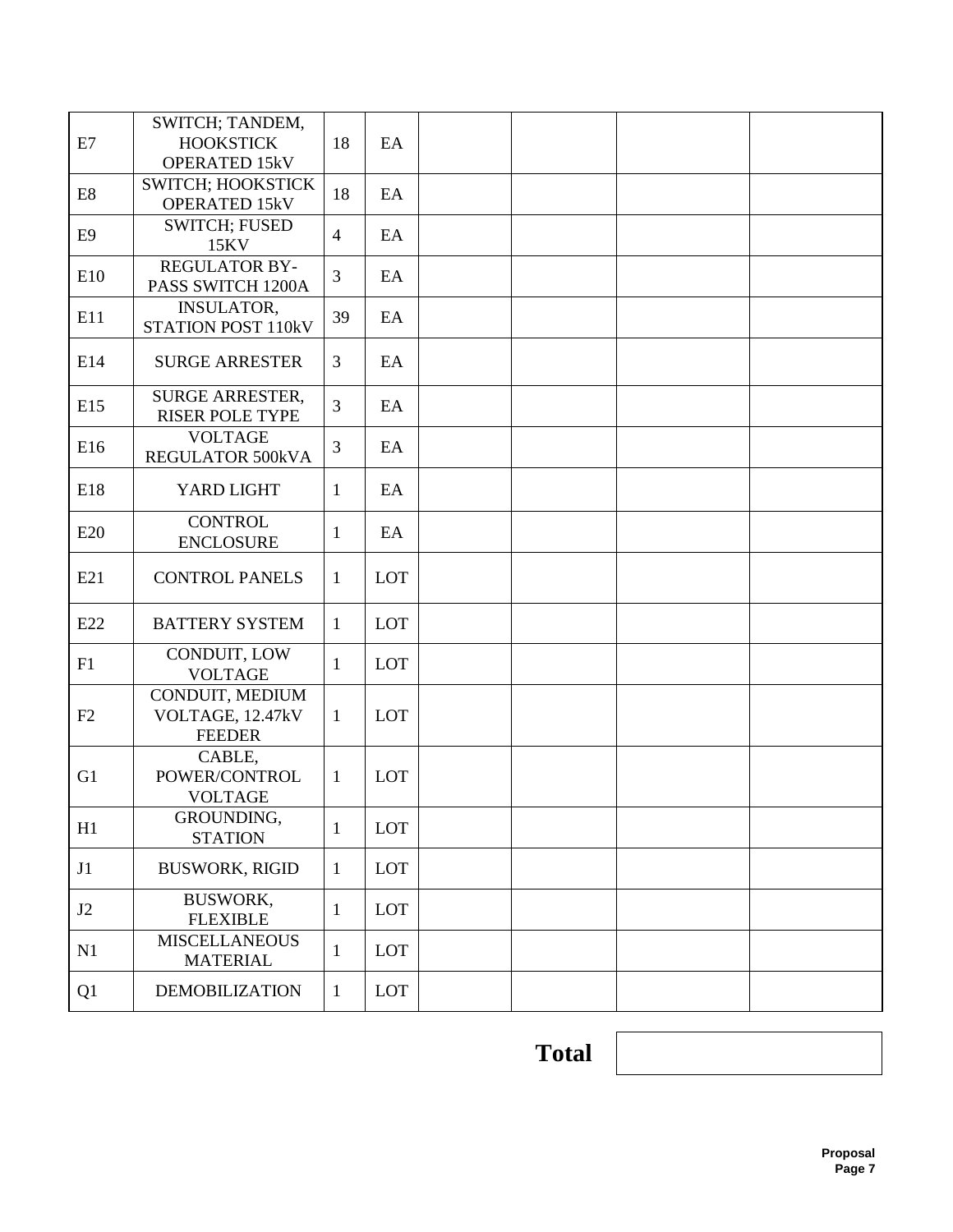The undersigned has examined the Specifications, Exhibits Maps and Drawings; is familiar with the ground conditions at the site; and in accordance with the terms and provisions of the foregoing, the following prices are tendered as an offer to perform the work required:

In accordance with Section I, Notice and Instructions to Bidders, Item 2, "Scope of Bid" for Transmission Pole Replacement with Distribution and Fiber from Airport Road to Cherry Street, Port Angeles, WA, Work Order #18-0210

**TOTAL PROJECT COST (Do not include WSST) \$\_\_\_\_\_\_\_\_\_\_\_\_\_\_\_\_\_\_\_\_\_\_**

**Preliminary Project Plan and Schedule attached?**

Yes \_\_\_\_\_\_\_\_\_\_ No \_\_\_\_\_\_\_\_\_\_

Starting Date: No later than June 1, 2022

Completion Date: No later than September 1, 2022

## **LIQUIDATED DAMAGES**

Time is of the essence of this Contract. Construction of the Project shall be completed on or before September 1, 2022. As liquidated damages, and not as a penalty, the District will deduct \$200.00 from the quoted cost for each calendar day after September 1, 2022, that Project completion is delayed.

Any alternative or exceptions to the Contract Documents:

- 3. The Contractor acknowledges having made a careful examination of the Project and of the Plans, Specifications, Construction Drawings, and of all contract documents on file with the District and has become informed as to the location and nature of the proposed construction; the transportation facilities; the kind and character of soil and terrain to be encountered; the kind of equipment, tools, and other facilities required before and during the construction of the Project; and has become acquainted with the availability status of materials to be furnished by the District and with the labor conditions which would affect work on the Project, and all other matters that may affect the cost and time of completion of the Project.
- 4. The Contractor warrants possession of adequate financial resources for the performance of the work covered by this Proposal and that the firm will provide necessary tools, materials, and equipment and a qualified foreman, superintendent, and other employees.
- 5. Prequalification in accordance with R.C.W. 54.04.085 has been complied with.
- 6. Contractor Information: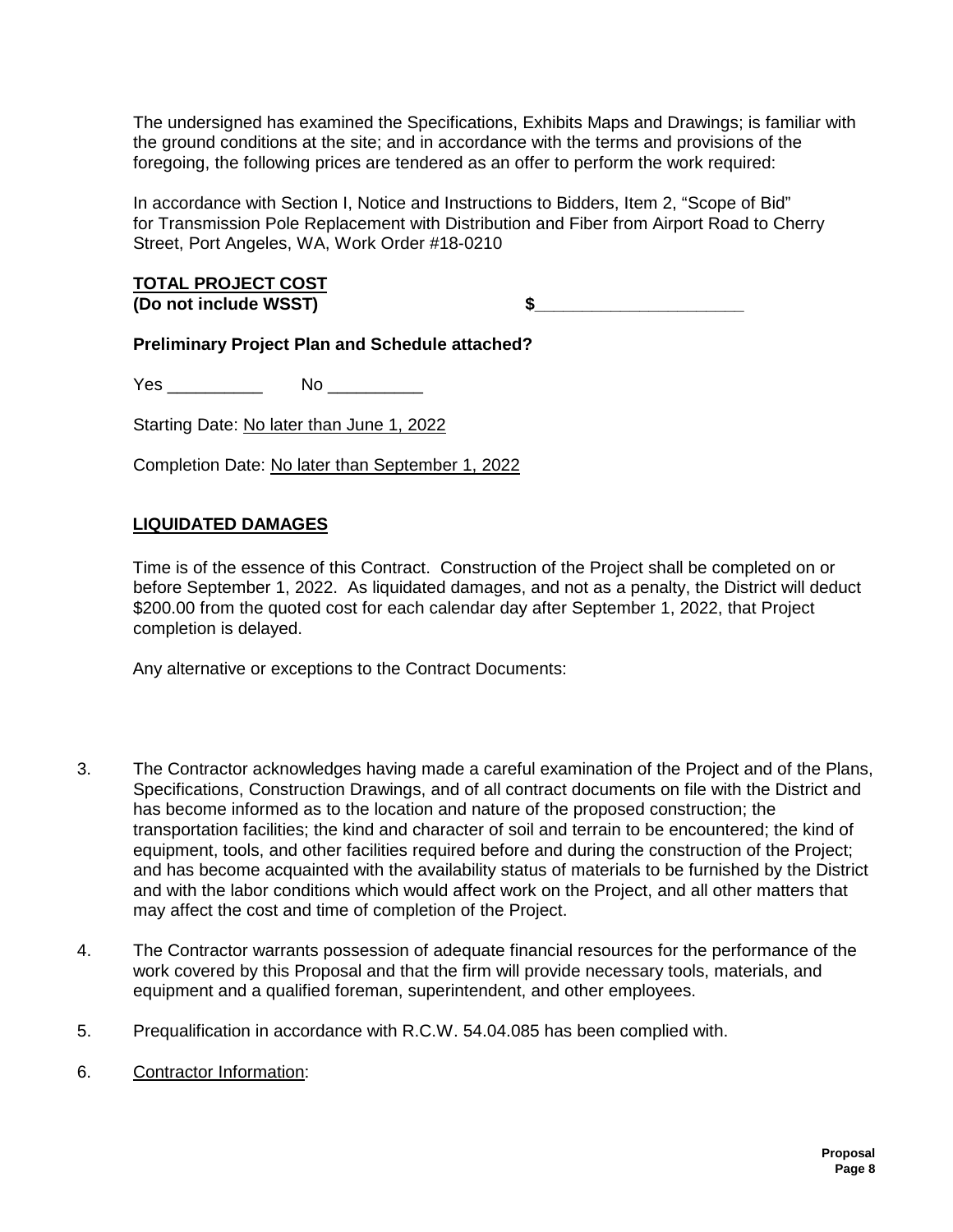| State of Washington Contractor's License Number:                                                                                                                      |  |
|-----------------------------------------------------------------------------------------------------------------------------------------------------------------------|--|
| <b>Expiration Date:</b>                                                                                                                                               |  |
| State of Washington UBI Number (Unified Business<br>Identifier):                                                                                                      |  |
| Employer's Identification Number (the number used<br>by companies when filing their Employer's Quarterly<br>Federal Tax Return, U.S. Treasury Department<br>Form 941: |  |
| Sole Proprietorship, Partnership, or Corporation:                                                                                                                     |  |

7. Contractor's Safety Contact Person. The Contractor's Safety Contact Person is listed below, along with that person's telephone number(s). The Contractor shall notify the District in the event that the Safety Contact Person changes.

| Name | <b>Telephone Number</b> |
|------|-------------------------|
|      |                         |
|      |                         |

The Contractor is required to adhere to the Washington State COVID-19 Health and Safety requirements in effect at the time of the work. The latest State Guidence can be found at the following link:

[https://www.governor.wa.gov/issues/issues/covid-19-resources/covid-19-reopening-guidance](https://www.governor.wa.gov/issues/issues/covid-19-resources/covid-19-reopening-guidance-businesses-and-workers)[businesses-and-workers](https://www.governor.wa.gov/issues/issues/covid-19-resources/covid-19-reopening-guidance-businesses-and-workers)

8. Subcontractors. Any and all subcontractors to be employed on the Project are listed below. **The Contractor understands that any subcontractor not listed in this Proposal will be denied access to the Project unless such change or substitution has been approved in advance by the District and executed by a change order prior to work starting by subcontractor.**

| Name | Address | Type of Work |
|------|---------|--------------|
|      |         |              |
|      |         |              |
|      |         |              |
|      |         |              |
|      |         |              |

9. Attached hereto is a Certified Check, Cashier's Check, or Bid Bond in the amount of

\_\_\_\_\_\_\_\_\_\_\_\_\_\_\_\_\_\_\_\_\_\_\_\_\_\_\_\_\_\_\_\_\_\_\_\_\_\_\_\_\_\_\_\_\_\_\_\_\_\_\_\_\_\_\_  $\text{Dollars (}\$ 

drawn in favor of Public Utility District No. 1 of Clallam County, this amount being not less than